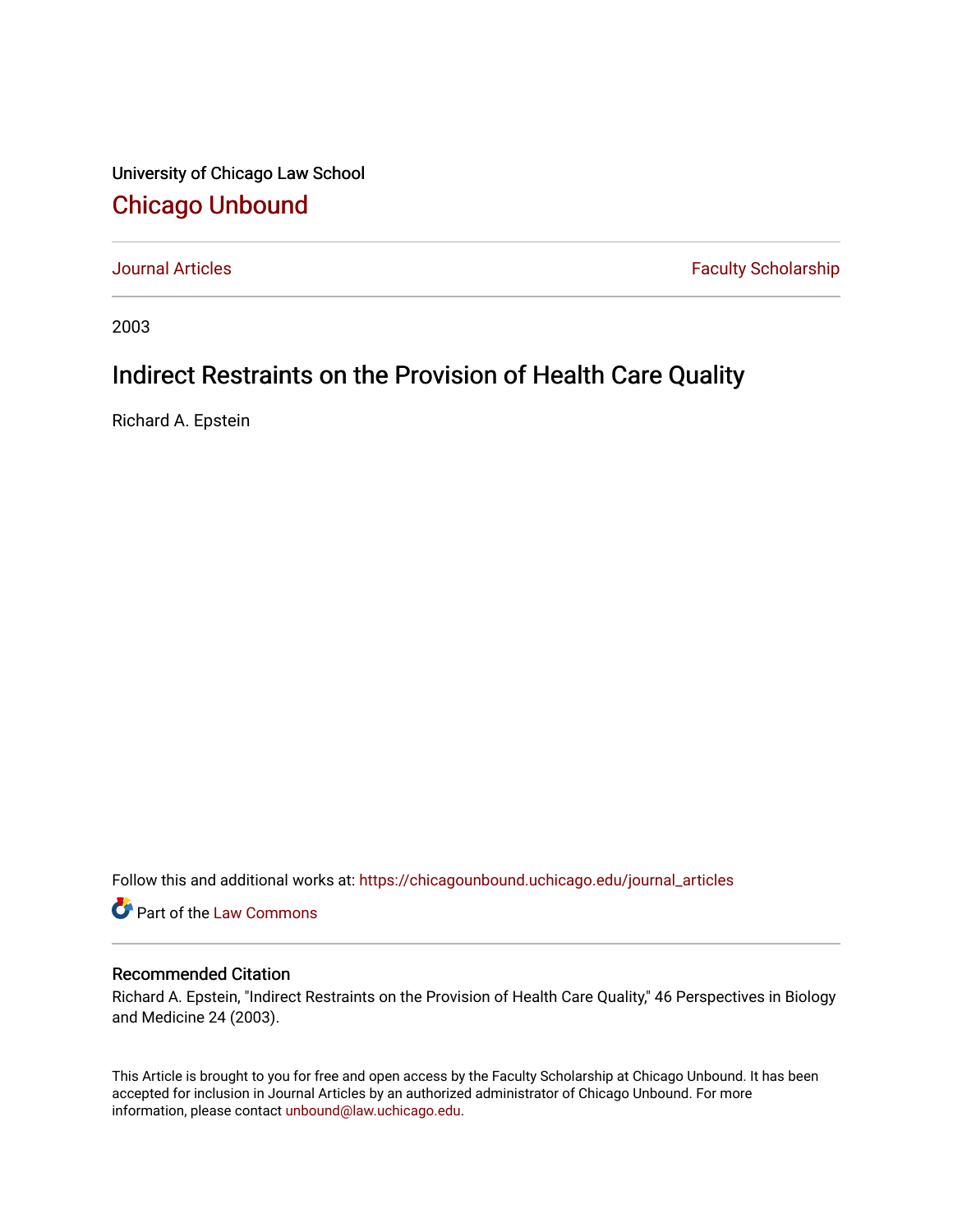

# Indirect Restraints on the Provision of Health Care Quality

Richard A. Epstein

THE OVERARCHING THEME OF THE CONFERENCE in November 2001 was<br>directed toward the evaluation and delivery of health care services. We ask about the quality of health care: can we afford it? And can we identify it? Most discussions of the quality of care emphasize its immediate determinants, such as the kinds of protocols or tests that should be adopted in response to particular conditions. Thus, the Institute of Medicine's publication *Crossing the Quality Chasm: A New Health System for the 21st Century* (2001) has defined quality as "the degree to which health services for individuals and populations increase the likelihood of desired health outcomes and are consistent with the current professional knowledge." This definition entails an emphasis on matters of shortterm delivery of health care, relative to competent technique, shared decisionmaking, and cultural sensitivity. Often the key questions ask about the underuse of certain needed procedures (e.g., vaccinations) or the overuse of others (e.g., antibiotics).

There is little that any lawyer can say sensibly about the design of professional medical standards. But the influences on health care are indirect as well as direct,

James Parker Hall Distinguished Service Professor, University of Chicago Law School, 1111 East 60th Street, Chicago, IL 60637.

Email: repstein@uchicago.edu.

The author wishes to thank Dr. Robert Galvin, who directed him to the Leapfrog Group Initiative, and Justin Herring, University of Chicago Law School class of 2004, for research assistance.

*Perspectives in Biology and Medicine*, volume 46, number 1 (winter 2003):24–37 © 2003 by The Johns Hopkins University Press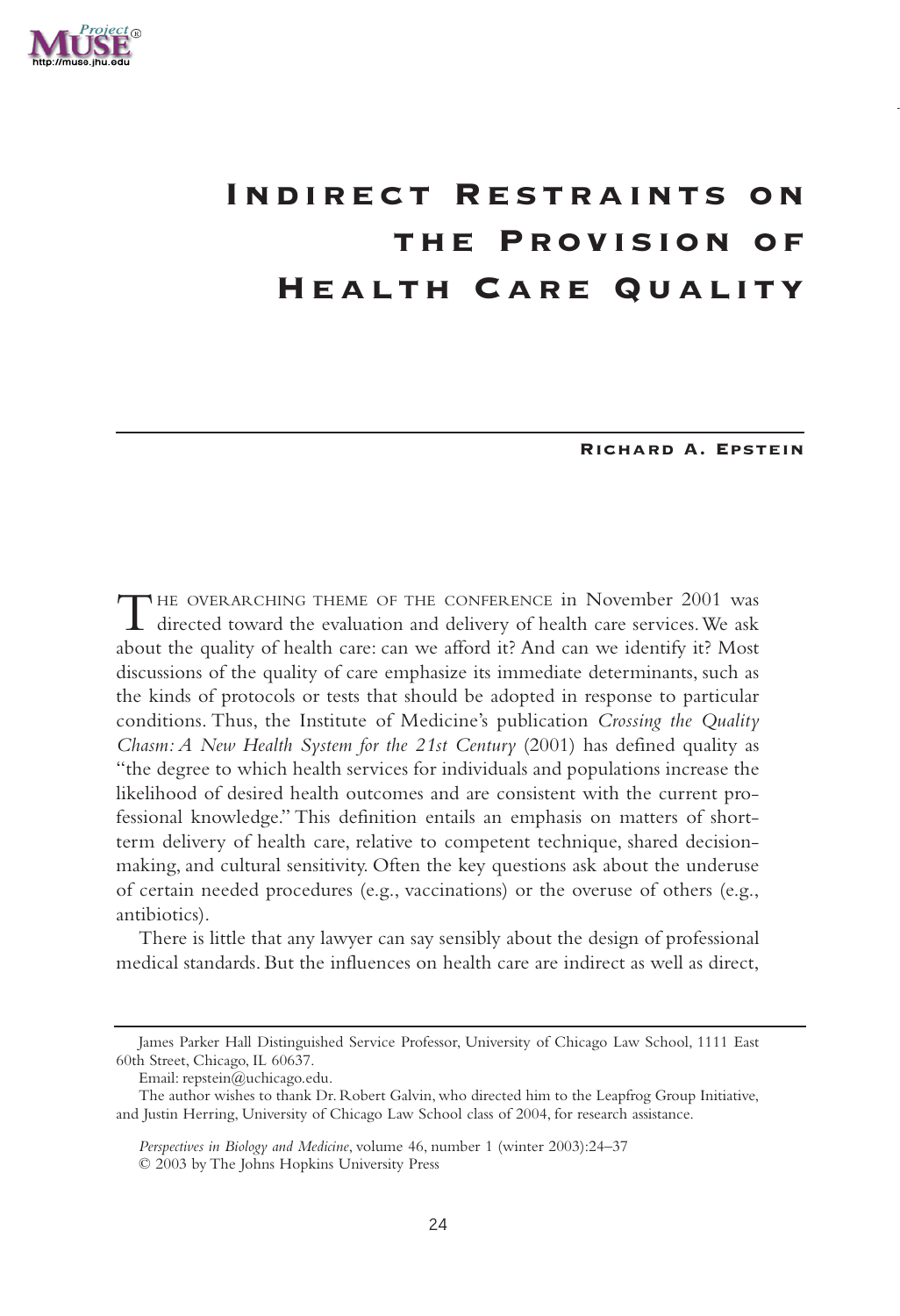and this paper will focus on the indirect influences.As the title of the conference suggests, issues that relate to the quality of health care go beyond the immediate matters of health care protocols to larger questions of system design and organization, and the impediments that these might place in the path of quality health care. Furthermore, the question marks in the conference title reveal a widespread skepticism about our collective ability to solve these structural problems.

The standard drill when addressing such issues takes a familiar two-step form, and has been applied to such markets as agriculture, education, and housing, to name only a few.We start our analysis by positing a universe with hothouse conditions that are ideal for the emergence of rational markets, and then we relentlessly show how these conditions are not, and cannot be, satisfied. Our myopic remedy usually calls for the infusion of additional cash into the sector that we champion—here health care—with scant regard for the dislocations that these funding decisions will have on those activities exposed to the new taxes, or on those rival activities that do not receive an infusion of funds equal to that committed to the preferred activity. It is all too common to ignore the "excess burden" associated with all taxes—the reduced output that comes when certain activities are foregone because the consumer pays more than the producer receives (Gwartney and Stroup 1987, pp. 110–11).The tax increment will presumptively reduce the resource base. It is equally misguided to forget that selective subsidies will distort the relative prices of goods and services that should compete with each other on level ground. Finally, it is wrong to assume that we can form any social consensus on which activities should be benefited and which should be taxed. The political infighting could easily exhaust any subsidy that might be provided.

However, whatever its political dangers, I think that the first part of this twostep approach works methodologically. Begin with the idealized universe, and then ask whether it offers a benchmark for evaluating the imperfect institutions with which we inevitably work.What to do then requires more consideration, because the second half of the problem is equally important. Given the constraints that we face, what compromises do we make with the ideal? Which unhappy outcomes are we prepared to accept in one arena in order to improve outcomes elsewhere? To see how the process often goes and should go, let us start with the idealized model and then examine the extent to which it survives more real-world assumptions.

#### Idealized and Realistic Models

Idealized models are always risky because they are artificial.Yet these models are always necessary because they illuminate relationships that would otherwise be too complex to understand. A proper analysis, I believe, combines the ideal and the real as follows. First, one identifies the assumptions of the ideal model, and then one sees what happens when these are relaxed one at a time. Our ideal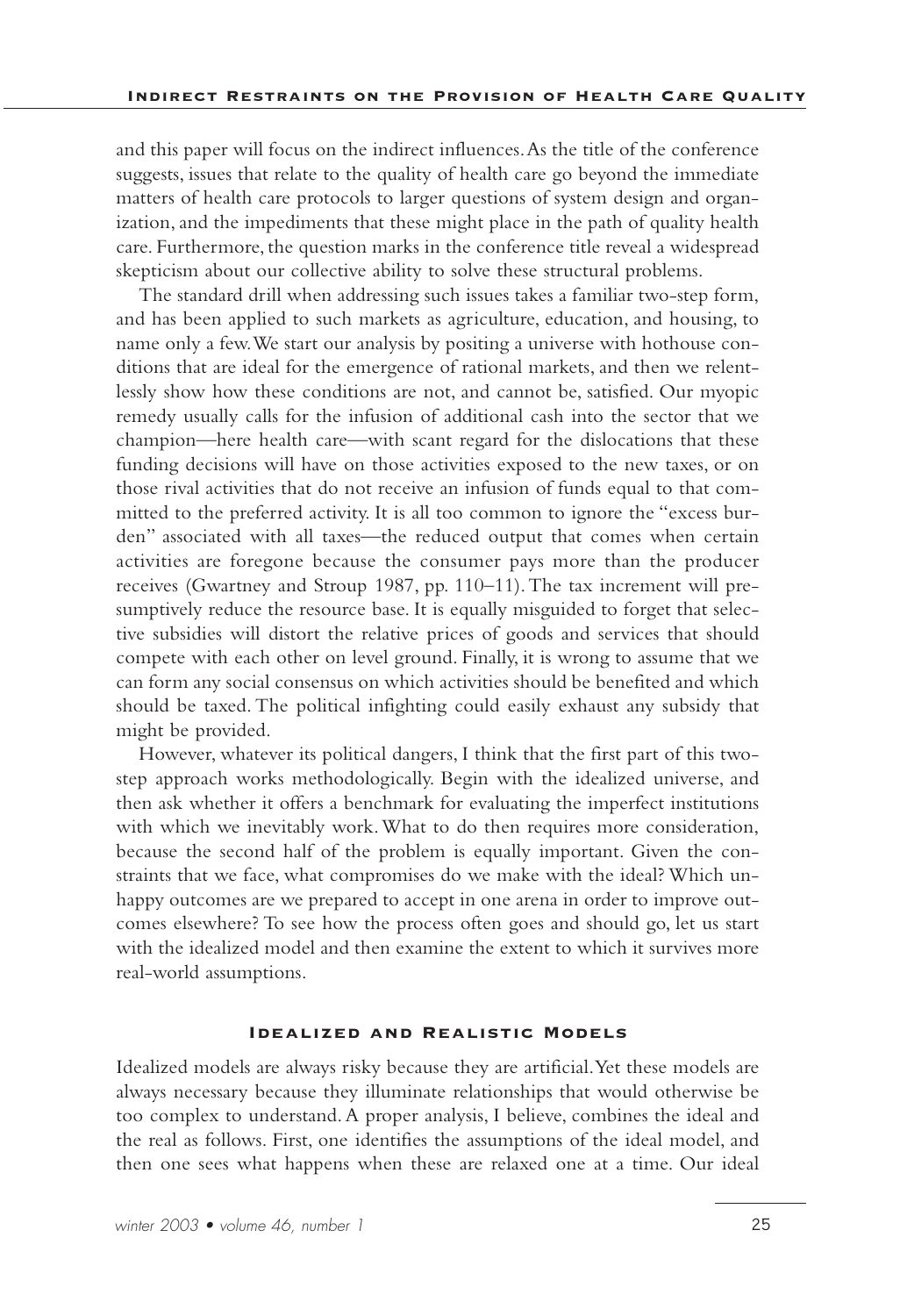model embodies a number of assumptions.We assume, first, that we can embed this particular activity or market in a larger universe that operates efficiently. In some cases it is sufficient that transactions in adjacent areas are conducted on a rational basis. But in other cases we need make only the weaker assumption that any identifiable defects are confined to their own sphere (market or government), without negative spillovers onto the area under study.This assumption has the happy consequence of allowing us to do a partial equilibrium analysis. Second, our ideal structure envisions situations with many individuals on each side of the market, so that voluntary pairing of, for example, buyers and sellers, yields strong gains to all parties, without having to escape the dark cloud that monopoly casts over voluntary arrangements.Third, we assume that all individuals have sufficient knowledge to act rationally on their own behalf and thereby avoid the pervasive conflicts of interests that characterize principal-agent relationships (Jensen and Meckling 1976). Our rational actors can search the other side of the market before making their ultimate choices. Fourth, we assume that the market participants are competent to deal with the technical issues they face. Finally, and more doubtfully, we assume that all individuals have sufficient wealth to be effective market participants. Large differences in wealth do not undercut the essential logic of markets, which rests on the ability to obtain mutual gains through voluntary exchange no matter what the initial endowments of the parties (Epstein 1997). Yet by the same token, political intervention into markets becomes more likely the greater the disparities of wealth, and the greater the perceived essential nature of the services supplied. By these standards, health care becomes an obvious target for state intervention.

Let us now start with an ideal world with a sound external environment, multiple competent players, full information, and a rough equality of resources that meets with general social approval. Under these conditions, the price and quality of health care would be "ideal" and, by and large, would be perceived as such. Given those high levels of satisfaction, we would not observe any groundswell for government regulation or private reform. It is not that everyone in the system would choose to buy the best health care available at any cost, any more than all people would choose to buy the fanciest car or the finest cuisine; an omnipresent wealth constraint (that is, the inevitable scarcity of system-wide resources that no egalitarian vision can remove) ensures that people will optimize relative to their budget.Thus no one should mandate some minimum dollar figure for health no matter what other needs present themselves. More concretely, in this environment, budget constraints would make it a mistake for people to rank health care first in their market basket of goods. The better course of action would be to make sure that the last dollar spent has the greatest marginal value. It might be wiser for people to purchase goods and services that would help them steer clear of the disease and injury that trigger the need for health care services in the first place. Rational people would avoid deluxe health care that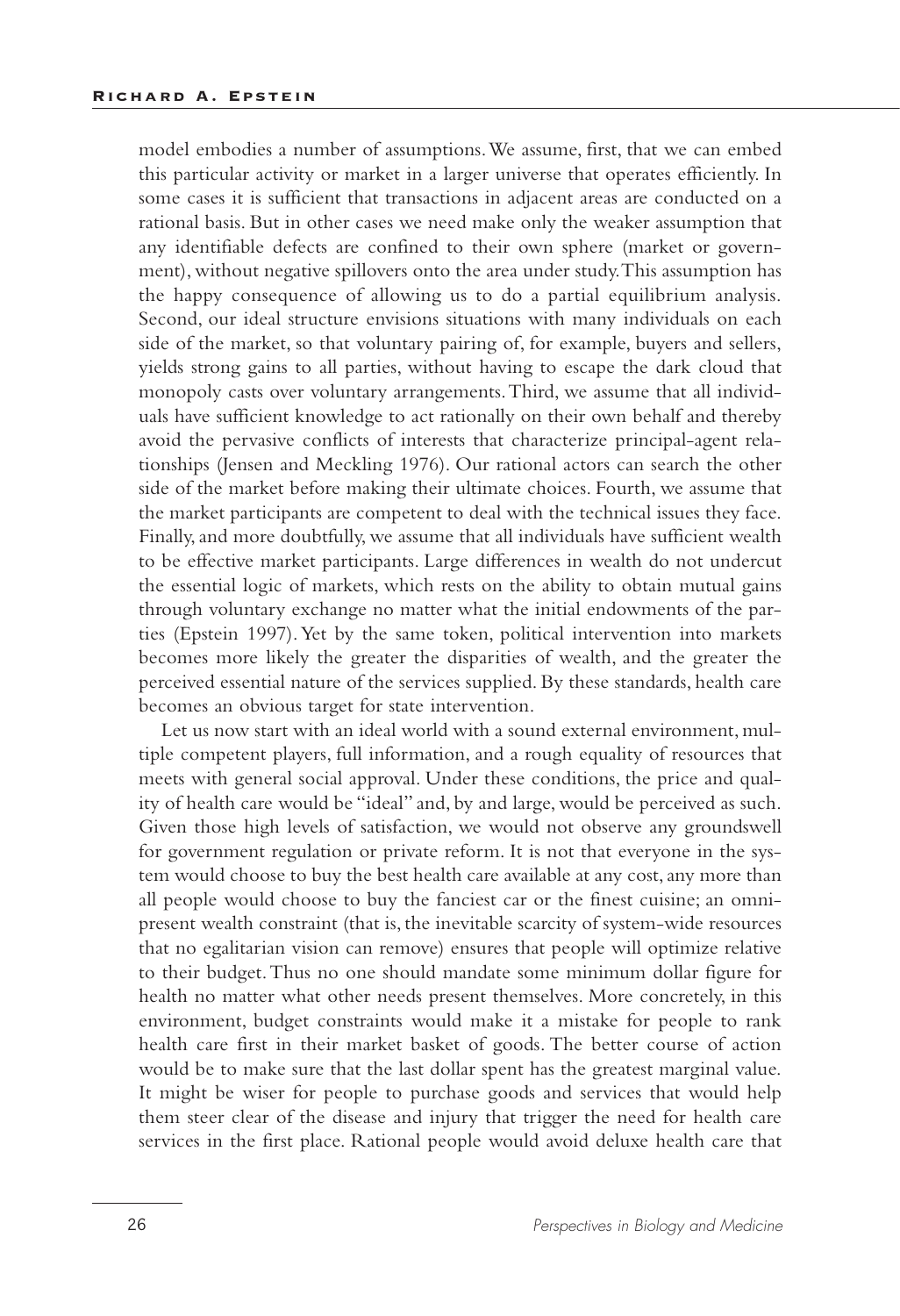came at the cost of, for example, substandard housing. Accordingly, we expect some individuals would gamble by leaving some conditions untreated or undertreated. Those same people would be likely to express ex post regrets at their decisions, even if these were rational (i.e., maximized expected value) when made.Yet the robust condition of the overall voluntary health care market would keep these isolated complaints from dominating the political debate over the quality of health care.

Clearly, health care markets in practice do not display this level of vigor. Quite the opposite—why else is the public estimation of health care services so low? Kenagy, Berwick, and Shore (1999) write:"If banks, airlines, maintenance companies, financial services, package delivery firms, and hotels treated their customers to levels of waiting, unanswered questions, inconvenience, and obscure instruction that are the norm in health care, they would be unable to survive." The authors then proceed to describe the pitfalls in the operation of hospitals and health clinics, most of which concern the simple mechanics of supplying coherent forms, using adequate signage, offering adequate parking, and hiring courteous people to answer the phones and give instructions. In a service-intensive industry, these factors can detract from the overall level of patient and family satisfaction, even if medical and surgical treatment is first-rate. Any overall assessment of the current levels of health care is bound to be mixed, whether we speak of HMOs or the more traditional forms of health care delivery (IOM 2001, p. 238). Nonetheless, all too often the non–health care services fall far below the level of the basic health care provided, leading upper-income customers especially to avoid these costly hassles and delays.

Part of the problem here is making the correct diagnosis. Anyone who has eaten airplane food, read a computer manual, attended an inner-city school, or waited in line at the post office knows that service businesses are hard to run period.Any differences in service levels are thus a matter of degree across industries and are subject to wide variation within industries. But that said, it would be hard to gainsay the common perception that on average the quality of services in health care seems to be lower than it is in most private industries, if not necessarily lower than the quality of other government services. To the extent that we look to private firms as the quality benchmark, the quality-of-care puzzle only gets deeper. If these firms have the levels of efficiency attributed to them, then why don't they (or their successful managers) invade en masse the sacred precincts of health care services? This invasion is in fact possible. First, firms with expertise could compete with the incumbents who lack the skills to take on the routine portions of the health care business.Alternatively, health care businesses could subcontract out some portion of their work to firms who have expertise in collateral fields: food courts could displace hospital-run cafeterias; hotels could provide room service to patients; parking facilities and janitorial work could be farmed out as well. Indeed one suspects that this movement has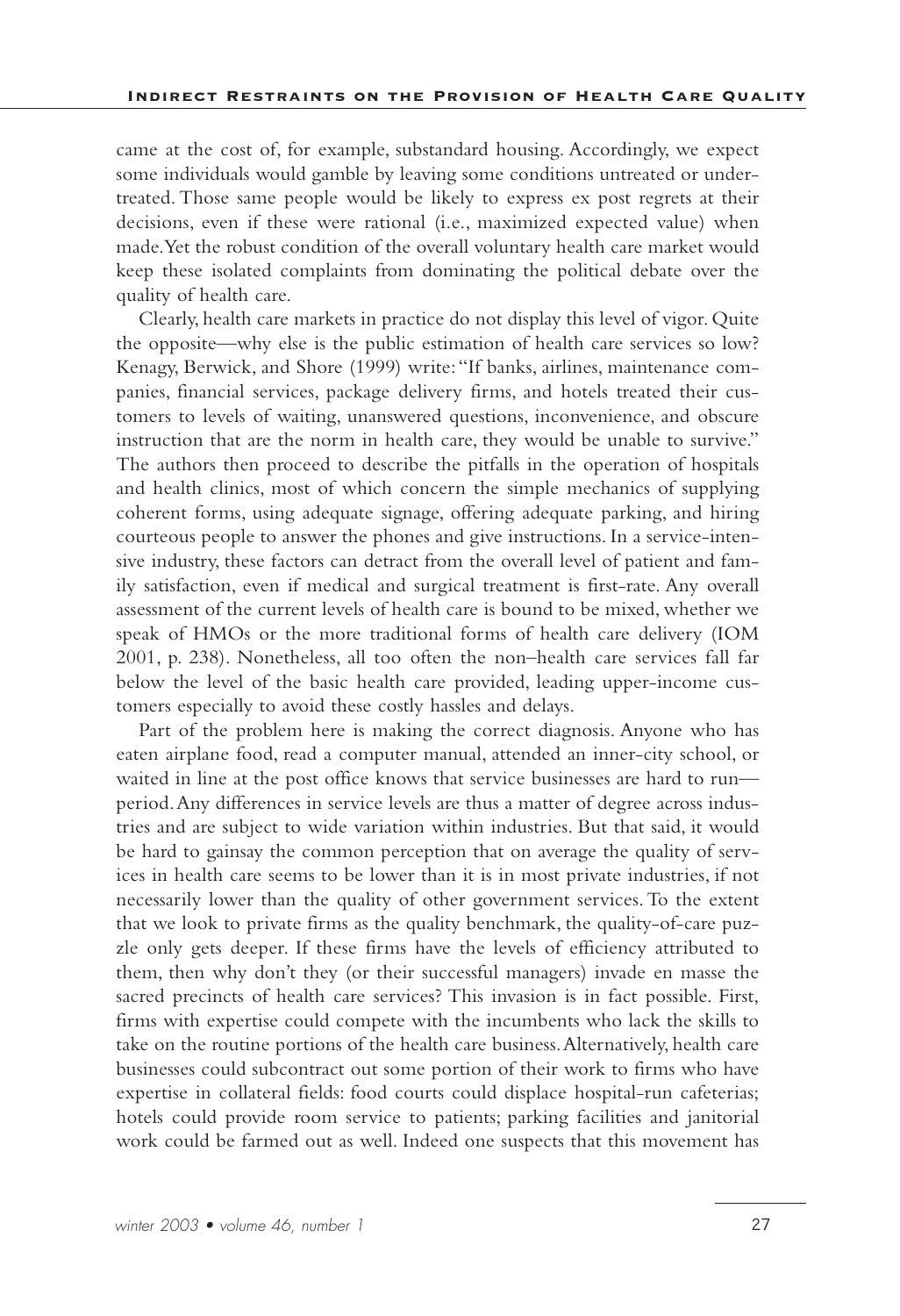already begun.Yet the perceived lag in health care delivery remains.What possibly accounts for it? Much of the answer can be found by looking at how our idealized assumptions break down.

# Breakdowns in Health Care

# *Independence of the Private Health Care Market*

At this juncture, it is useful to run through the assumptions about idealized markets, starting with the assumption of the well-ordered behavior in adjacent markets. All too often the debate over health care ignores the indirect but profound influences these markets have on health care. What should be done, for example, to counteract a monopoly condition in an industry that is a key supplier or competitor to health care? We know that this monopoly will drive the price of inputs away from the competitive ideal. But the size and extent of the movement will be hard to detect, and the policy options available to actors within the health care area are limited, owing to the difficulty of securing political changes in someone else's turf. But the adaptive response within the health care industry is likely to be imperfect if the monopoly in some adjacent area is not regulated or broken up, assuming that these alternatives do more good than harm (Demsetz 1968). Health care is stuck with the collateral imperfections.

Nor is the field able to escape the complexities of regulation in adjacent sectors. Every service component of hospital care is subject to extensive regulation in the name of health and safety. Many of these regulations crimp the flexibility of suppliers of ancillary services because of greater precautions that have to be taken in the preparation of food for internal use, the need for high levels of air purity, and so on.These constraints reduce the freedom and increase day-to-day costs. However, hospitals must necessarily worry first about regulatory compliance and only then about consumer satisfaction.

Next, other institutions loom large in influencing the levels of health care quality. Until 1974 hospitals were exempt from the National Labor Relations Act, but now unionization is allowed, and extends not only to ordinary staff workers but to interns and residents as well (Boston Medical Center Corporation 1999).At one time, too, other forms of direct regulation of the employment relationship were relatively limited. But today minimum wage, equal pay, antidiscrimination, mandatory retirement rules, and the rest impact health care just as they do other sectors in the economy. Although this regulatory regime does not doom health care to inferior services, it may well have greater impact in this sector relative to others: safety concerns with hospitals are obviously greater, for example, and the high concentration of nurse's aides and other low skill workers make union issues important.Advocates for better health care cannot have it both ways. A unionized workforce for medical personnel, support staff, and back-end business of hospitals reduces management flexibility and increases the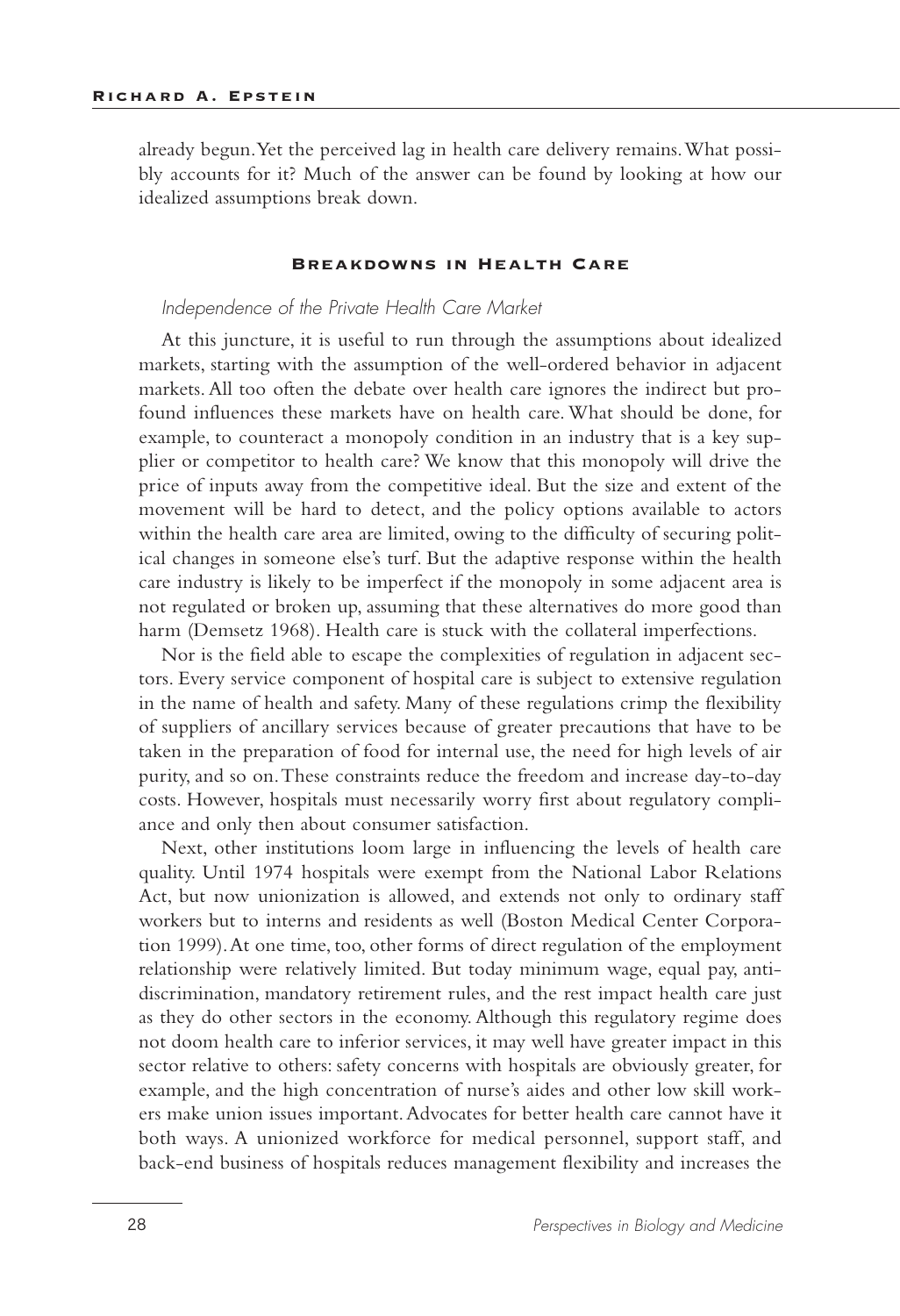labor costs. It is therefore ironic that many critics of health care costs also support labor laws that contribute to the problem.

The question of adjacent distortions, however, runs deeper than this.There is also the question of the structure of the entire medical care industry. Here two of the dominant realities of the provision of modern health care are Medicare and Medicaid, with their different target populations and their formidable regulatory tangles. Discussions of the quality of health care frequently speak about the risk of the overuse, underuse, and misuse of medical resources in diagnosis and treatment. At one level these allocation shortfalls are surely a consequence of errors that are likely to creep into the health care system no matter what legal regime governs. But a huge chunk of the problem comes from the incentive structures that are created by public regulation.

The basic structure of Medicare, for example, insulates the health care consumer from any information about the marginal costs of the consumption of health care services (Epstein 1997). Huge portions of the cost of the system, today in excess of three-quarters of its cost, are pushed back on to one form of general revenue taxes or another, including of course the 2.9 percent Medicare tax on earned income for all workers. In addition, the portions of Medicare that are paid for by patients are paid in a front-end lump sum, so that extra consumption does not trigger extra costs.The predictable, structural effect of the system is to induce at the margin (i.e., with each additional unit) overconsumption of the relevant service within the field, which it is difficult to counteract by nonprice mechanisms of service review.

This behavior exerts a profound effect, moreover, on the availability and use of health care services for individuals who do not fall under the Medicare umbrella.These consumers now face greater competition from individuals with subsidized services, which reduces the range of services available to them and increases the cost of those services that remain. Medicare compensation levels (which are to some extent pegged to private compensation levels) in turn move up with the increase of "reasonable fees" in the private sector. In the current political landscape, it seems unrealistic to expect any major change in the provision of Medicare, except perhaps for some additional expansion in its coverage, either by increasing the number of covered procedures or by reducing the age or other eligibility requirements for the system.The increased quantity of medical services demanded has a negative effect on their average quality.

These distortions are increased by the erratic coverage patterns that Medicare provides for various goods and services. It gives first-dollar coverage for hospital and physician services, but does not include any kind of a drug benefit.The obvious result, which is checked only in part by the availability of private insurance for prescription drugs, is to skew Medicare patients toward physician and hospital care and away from drug therapy. Hospital stays with their concomitant costs could easily be longer, and hence higher, than might otherwise be the case. It might be a sensible reform to cut down on hospital and physician services in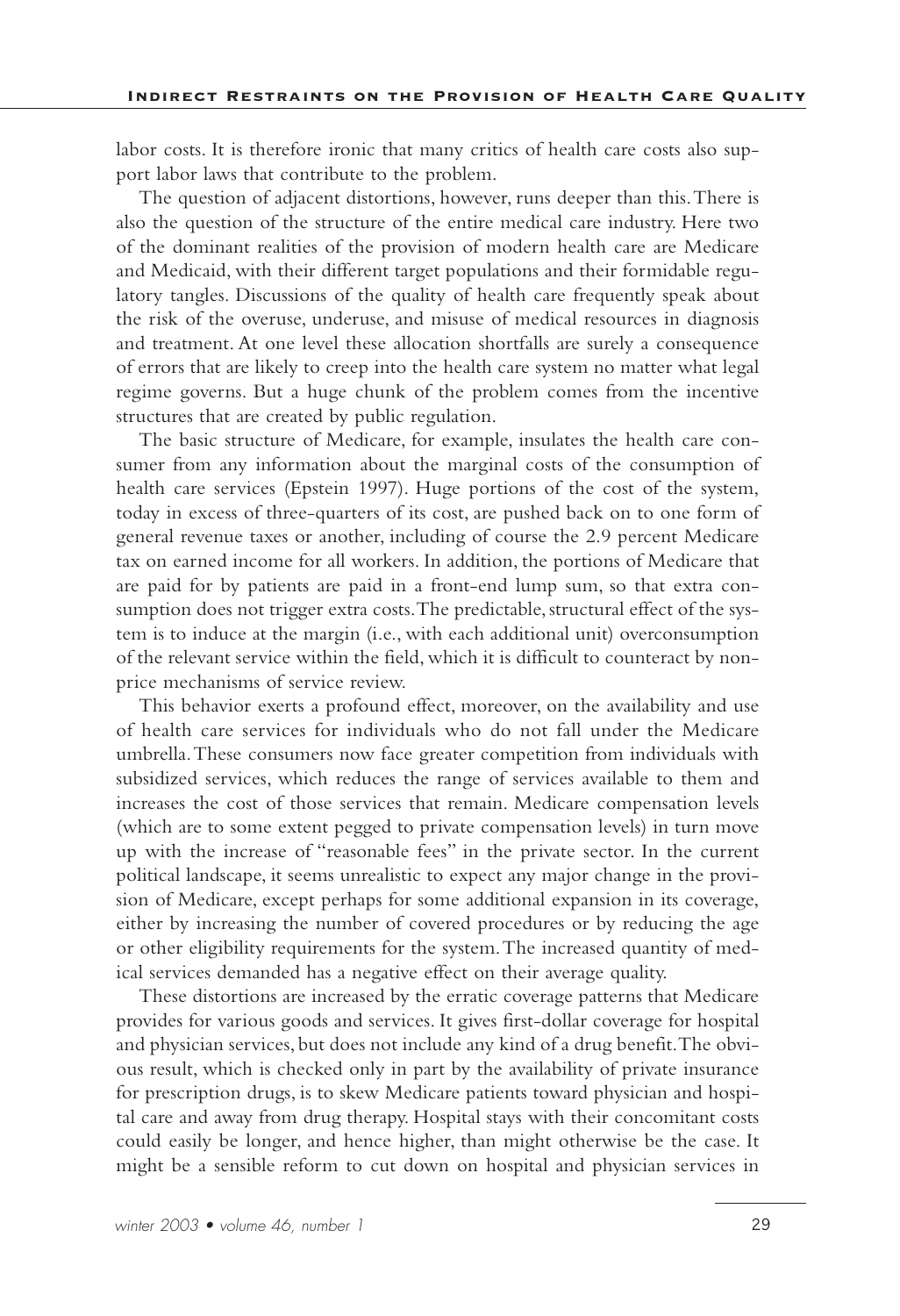conjunction with comparable increases for prescription drugs. Thus a sensible insurance regime might offer reimbursement for, say, 80 percent of hospital, medical, and drug costs up to some pre-assigned limits, instead of providing 100 percent of hospital and medical benefits but none for non-hospital prescription drugs. Although one has to be cautious, that new system could place a more effective cap on the overall level of health care expenditures while reducing the current distortions among the types of treatment that are given.

But it will not happen, at least in the short run.The current political climate is too strong to tolerate any cut in any existing benefit for doctor or hospital services. Accordingly, we are now faced with the unhappy choice of having to decide whether greater resource misallocations come from the odd skew in the current coverage—which does not track private plans—or from the infusion of new funds for full (or even substantial) drug benefits without requiring offsets elsewhere. The now distant economic boom of the late 1990s pointed toward expanded coverage.The austerity and external difficulties of the present times defined as the post–9/11 era—seem likely to doom the major expansion of any welfare program in the short run, as is evident in the way in which patient rights legislation has languished in Congress.

The organization of Medicaid is different, but it too places a drag on the overall level of health care. Here the levels of care supplied are manifestly lower than they are with Medicare. Even so, there is no present political support for a major upgrading of the system: poor people do not form a critical component of any winning political coalition. Parity between Medicare and Medicaid is not politically doable if it requires either a substantial leveling down (for Medicare) or a substantial leveling up (for Medicaid).With Medicare, the critical policy question stems from the overuse of subsidized services; with Medicaid it is more difficult to decide what structural defect needs the most urgent attention. For anyone who measures the need for medical care without regard to the ability to pay, Medicaid looks like an under-provided system. But the risk of deviant behavior by non-compliant patients (a topic that does not get much discussed in polite company) makes reform more difficult: even a small fraction of wayward recipients can inflict extensive system-wide damage. Similarly, even in the vast number of cases in which no deviant behavior is involved, any increased public subsidy for health can easily be negated, at least in part, by changes in private behavior toward riskier activities that in turn generate greater needs for health care.The problem of social control is therefore more acute. Furthermore, median voters will not support massive infusions of capital for programs in which they do not participate (Cooter 2000).

In our two major public programs, we have problems of underuse, overuse, and misuse in different proportions in different populations. None will be easily cured. But the competition for resources within the voluntary system remains. The private market must operate more inefficiently when surrounded by these two large and immovable ancillary systems, because these systems draw away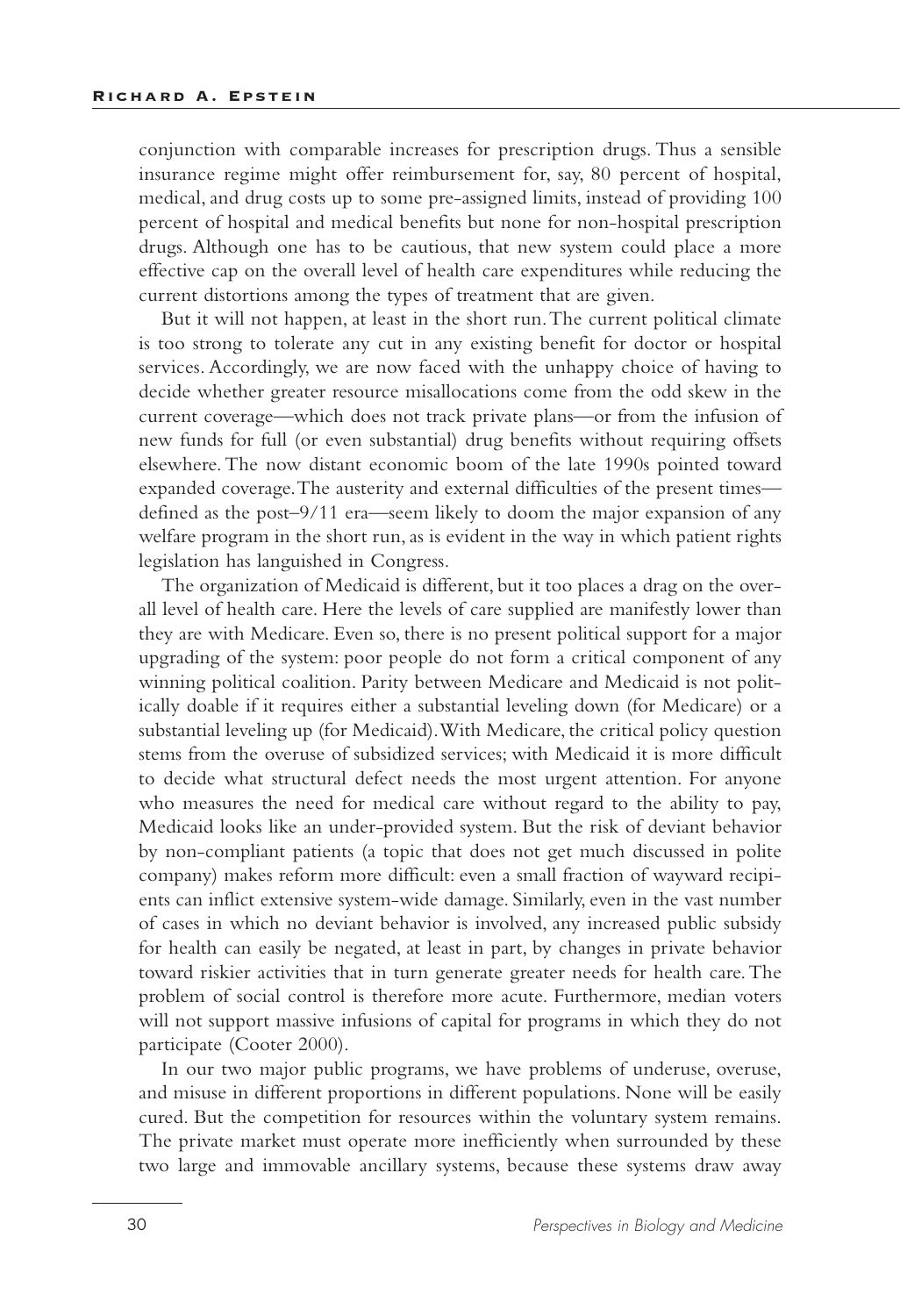resources that would otherwise make their way into the voluntary market, and the reduction in supply raises prices systematically.We cannot assume a separation between the two markets when the same individuals and institutions are supplying the same types of services to two related programs.

Licensing laws, which are particularly strong in places like California and Florida, create yet another barrier to competition. Ideally, we would have a national market in which physicians (most of whom pass National Boards) could be free to follow their older patients from cold to warm climates. But licensure laws reduce the level of mobility and thus confer at least some limited amount of monopoly power on those physicians who have already made it under the wire in one of the lucrative, patient-rich jurisdictions. Other professions may have similar geographical restrictions, but the restrictions are far less important. For example, a lawyer licensed by any state can practice in any federal court; transactional work does not require licenses in the particular state, at least if one local lawyer (usually needed in any event) can sign the appropriate papers. Although the effects are indirect, one cannot ignore the long-term influences: the less mobile the physician pool, the less responsive health care providers can be to quality-of-care concerns.

Thus far I have made it appear that all the external effects are negative, but this too is a mistake. In many areas we have seen undeniable improvement in the quality of health care services in large measure because of advances in technology. I know little of the particulars, but even to an outsider it is evident that the risks associated with the use of anesthesia have declined markedly in the last 25 years, and that much of this improvement stems from the comparative strength of the large technology industry that has been able to bring forward a steady rate and pace of technical innovations. In many ways, this research market has been strengthened by the improvement of the venture capital markets, which do a better job than a generation ago in assisting the transition from bright idea to marketable product.The pace of innovation in the drug markets (and the speedier FDA processes) also bears notice, because the improvement of these therapies often allows the substitution of relatively safe drug treatment for more dangerous surgeries, as, for example, with peptic ulcers. All things considered, the rate of medical innovations that comes from basic research has also improved radically as well. So the scorecard of the role of collateral markets and regulation is hard to total up. On balance, the long-term struggle pits improvements in technology and innovations against regulatory imperialism, producing a confused situation that to this outsider looks something of a wash.

## *Competitive Market Structures*

The second of our assumptions—large number of independent players on both sides of the market—has become more dubious in health care markets of late. Fifty years ago, the dominant form of practice was fee-for-service medicine. Hospitals were more numerous, and the government was not the sole provider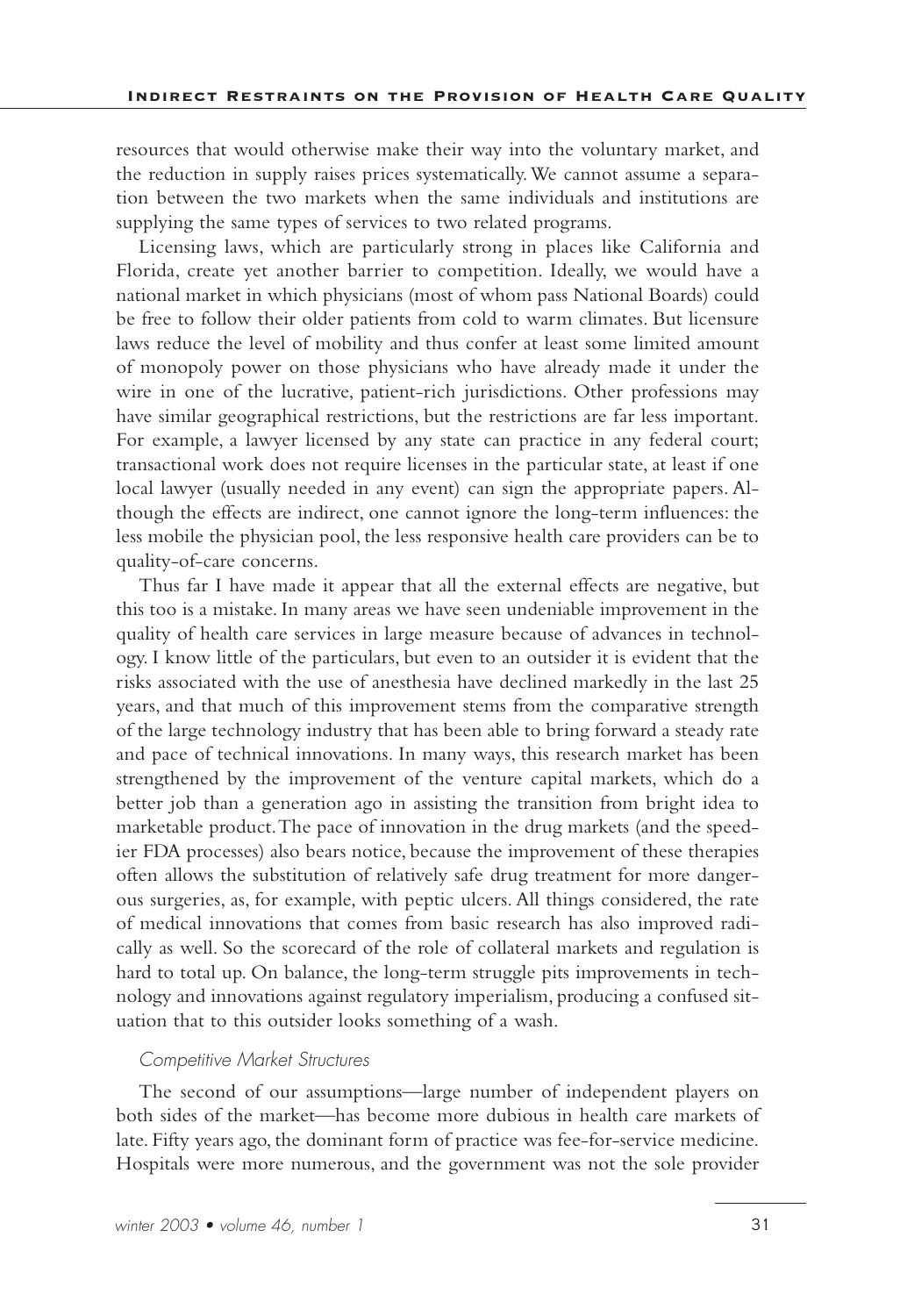of medical care for large fractions of the population. Today, antitrust in health care is big business (Sneed and Marx 1990).The ever-increasing concentration in health services makes the monopoly question loom larger today than it did in previous times.Yet the antitrust blunderbuss could easily interfere with certain market efficiencies—for example, by making it more difficult for firms to share safety data.This market does not look to be perfectly competitive, but structural reforms are likely to be hard to come by.

# *Information and Competence*

So we now come to the third and fourth of these external influences, which are heavily intertwined: whether people are competent to assemble and digest the information needed to make intelligent decisions about health care services. At some level, problems of imperfect and asymmetrical information, like those of conflicts of interest between various market participants, are pervasive across markets. Difficulties in ascertaining needed information frequently drives individuals to enter into contracts with *observable* payoffs, even if they are less than ideal. Many people think that net profits rather than gross receipts is the better measure of the value of leased property, for example; yet it is far easier, and thus far commoner, to tie percentage leases to receipts, which are more observable. The inevitable trade-off between the validity and reliability of a measure often requires the use of proxies for the real thing. This vexed relationship between measurement and proxies arises in every market (housing, education, brokerage services, etc.).

That said, the information problem is especially acute in health care markets. First, the information that must be assembled is often hard to process. Second, the individuals who are asked to process this information often suffer from predictable levels of individual incompetence. Most individuals suffer from both cognitive limitations on how to process the information they receive, as well as emotional distress in having to deal with novel and life-threatening conditions to themselves and their families. Needless to say, people find it hard to gather accurate information to choose the right physician or health care institution.What is to be done?

# *Individual Supervision*

Individual consumers can devise a number of strategies to respond to these manifest deficiencies.The most obvious approach is to rely on help. In the economics literature, this strategy is often spoken of as substituting an "agency" problem (how to make sure that the person on whom you rely has your interest at heart) for an information problem. But these two problems need not have the same magnitude: a lot depends on the choice of the agent, and the checks, both legal and informal, that can be exerted to constrain his behavior.When the agent is a knowledgeable family member or friend, these conflicts of interest may be kept at a minimum. But they increase for people who are socially isolated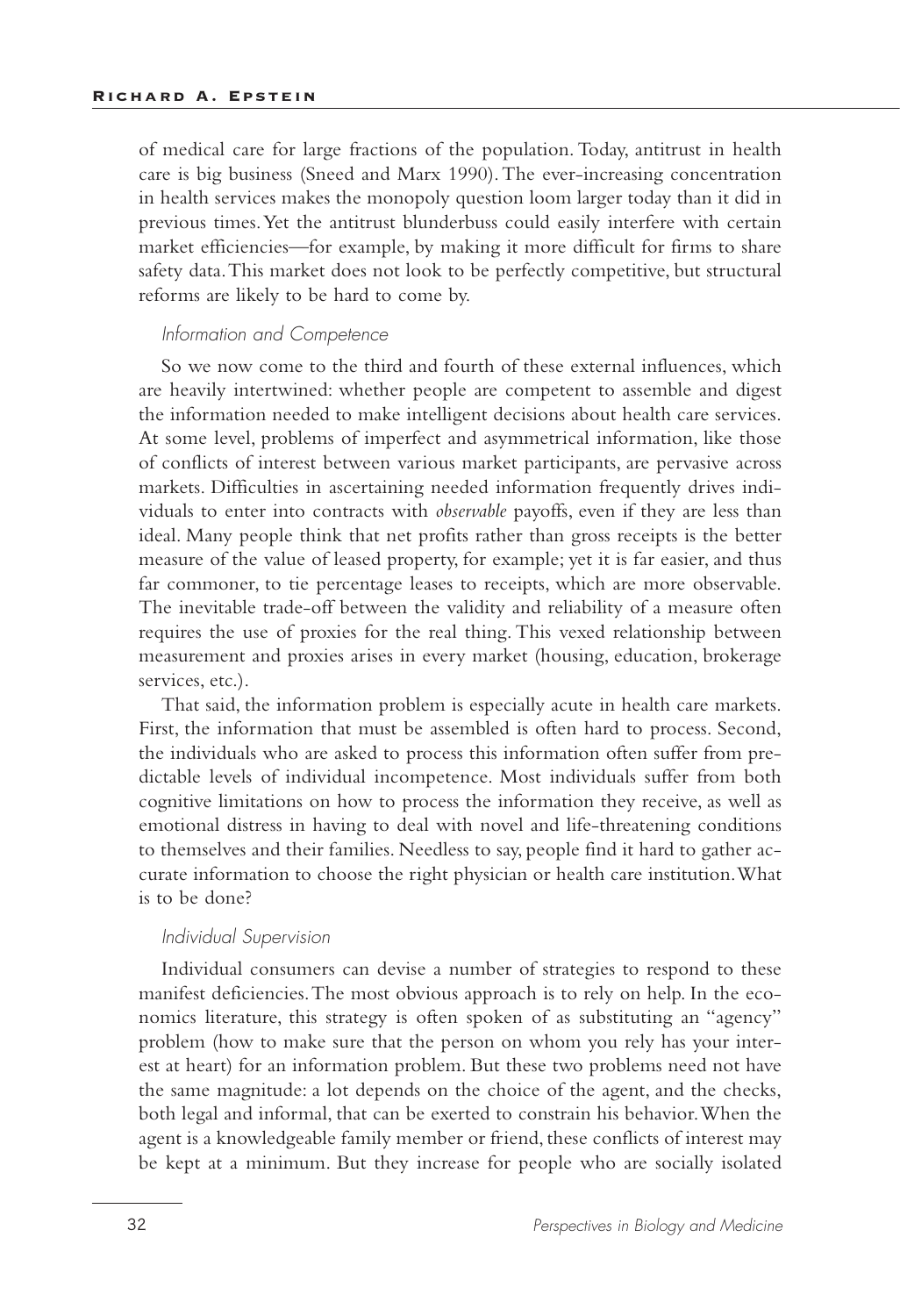from a knowledgeable professional, or whenever some real scientific expertise is needed. In some cases, internists fill a critical role by lining up the various specialists to treat a given patient, by monitoring their behavior, and by facilitating their exchange of information with patients. No one can say that these approaches are foolproof.What can be said with some confidence, however, is that the persistence of these practices suggests that the information risk removed is greater than the agency risk assumed, which is all one can ask for in a world in which incremental improvements are, of necessity, the norm.

# *Institutional Supervision*

The desired help today does not come solely from other paid agents.The role of the internet as a guarantor of health care is likely to continue to increase. It has long been hard to separate out advice on whether to purchase services from the services themselves.The mechanic who repairs cars has a built-in incentive to recommend repairs.The same conflict arises when the physician who makes the diagnosis stands to undertake the surgery needed to correct it. Before the rise of the internet it was expensive to track down independent sources of information. Today on-line services and chat groups offer other avenues to attack the information problem and reduce the patient's abject dependence on his or her physician.With better information flows, patients and their families can participate proactively in treatment.The overall competence problem should become less severe, allowing better solutions to the quality of care questions.

In many contexts, individual monitors are not enough. Good health care requires systematic controls that are not initiated by individual patients. Much of health care today is provided through employer health plans and similar groups. Their selection and oversight of health care providers is critical for the overall success of health care markets. Ideally, monitoring offers continuous overall assessments of the quality of health care provided to plan members.To be functional, such programs involve the creation of aggregate databases, uniform and comprehensive medical histories, and standard protocols of treatment and assessment.

The effort to acquire and use system-wide information creates a conflict between the discretion of the individual physician (who has knowledge of the peculiarities of the case) and the health plan officials (who have better knowledge of the overall base rates). Adequate treatment requires the integration of information from both sources; yet no one knows whether the plan, with its better databases, or the management team, with its more accurate information, should be in the driver's seat in charting the course in difficult cases. Systems of divided control are inherently awkward; systems of unitary control cut out or downplay one source of information. Both defects are substantial and reciprocal: one cannot be cured unless the other is exacerbated. No one claims to be able to identify the proper mix of control, but it is clear that control has slipped away from physicians and toward plans, and will continue to do so (Epstein 1999).

It should be no real surprise, therefore, that the organization, presentation, and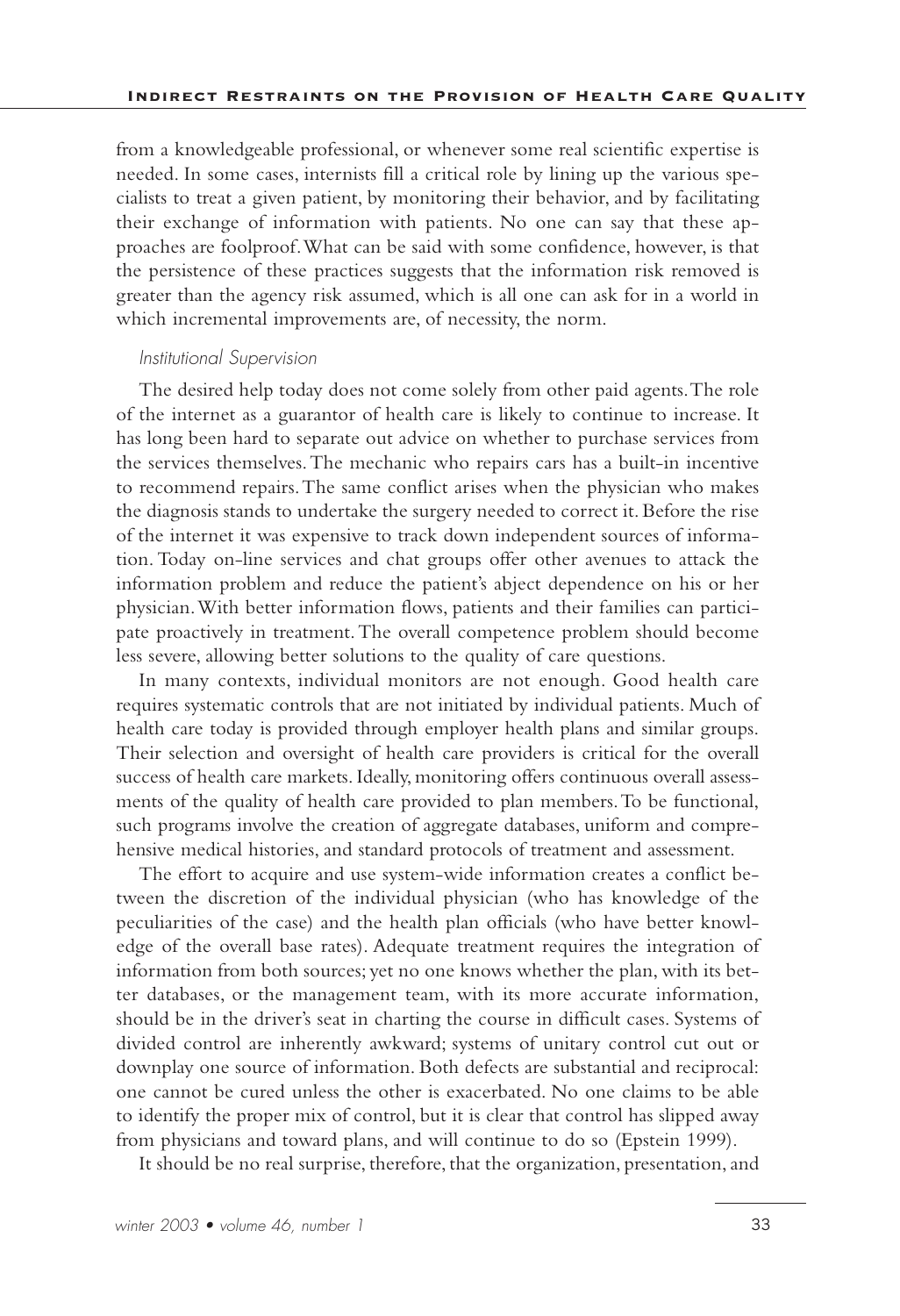use of information about patients and treatments is difficult even for a single (nationwide) employer, with respect to the multiple health care plans it must supervise, or with hospitals and health care groups that supply similar services to a broad base of clients. It is still more difficult to make assessments across employers or health care providers when it is far from certain that the information obtained has been organized and analyzed on an apples-to-apples basis. Do we or better, how do we—control for age of population, income effects, national origins, geographical variables, and the like? The point here is of no small consequence, given the reluctance of individual health care providers to join in comparative ratings.The charitable explanation is that the rating systems are fundamentally flawed, so that the use of tabular information simply misrepresents more than it reveals. The suspicious explanation is that low-performing firms have every incentive to conceal their shortcomings.

### The Leapfrog Model

In an ideal world, we should strive to overcome all these difficulties of measurement before making any judgments about the quality of health care. But the informational demands of the continuous supervision model are at this point beyond the capacity of any single individual or firm to implement. A different tack is needed altogether. I shall take a leaf from the Leapfrog Group (2002) and explore the possibility of a different strategy for assuring the quality of care that may work, at least in the short run. Stated simply, the appropriate attitude on this question is this: pick the low-hanging fruit first and worry about the fine points later.

To see how the principle plays out, it is useful to begin with a quick aside about the law of medical malpractice. Anyone who reads the reported cases on medical malpractice must assume that the fundamental difficulty within the field comes from policing the distinction between negligence in treatment and unfortunate outcomes from proper care (*Hirahara v.Tanaka* 1998; *Lama v. Borras* 1994). But we must recall the basic principles that govern the "selection" of cases for litigation—that is, the nonrandom processes that indicate which cases get settled and which get litigated (Priest and Klein 1984). Easy cases on liability one way or the other are quickly settled, and thus never grace the appellate reports. But easy cases also constitute the huge bulk of ordinary medical malpractice. Huge damage awards can arise in complex surgeries because of a routine error in blood typing. Simple errors kill in unambiguous ways.

This melancholy fact offers a profound lesson that should shape much of the debate over the quality of care.The first line of attack is not to try to make caseby-case assessments of quality. It is to do exactly the opposite. It is to break down complex cases into simple processes and then make sure that those processes are soundly executed. In effect, the first objective with respect to quality control is to make sure that ambitious plans are not submarined by small failures.Thus in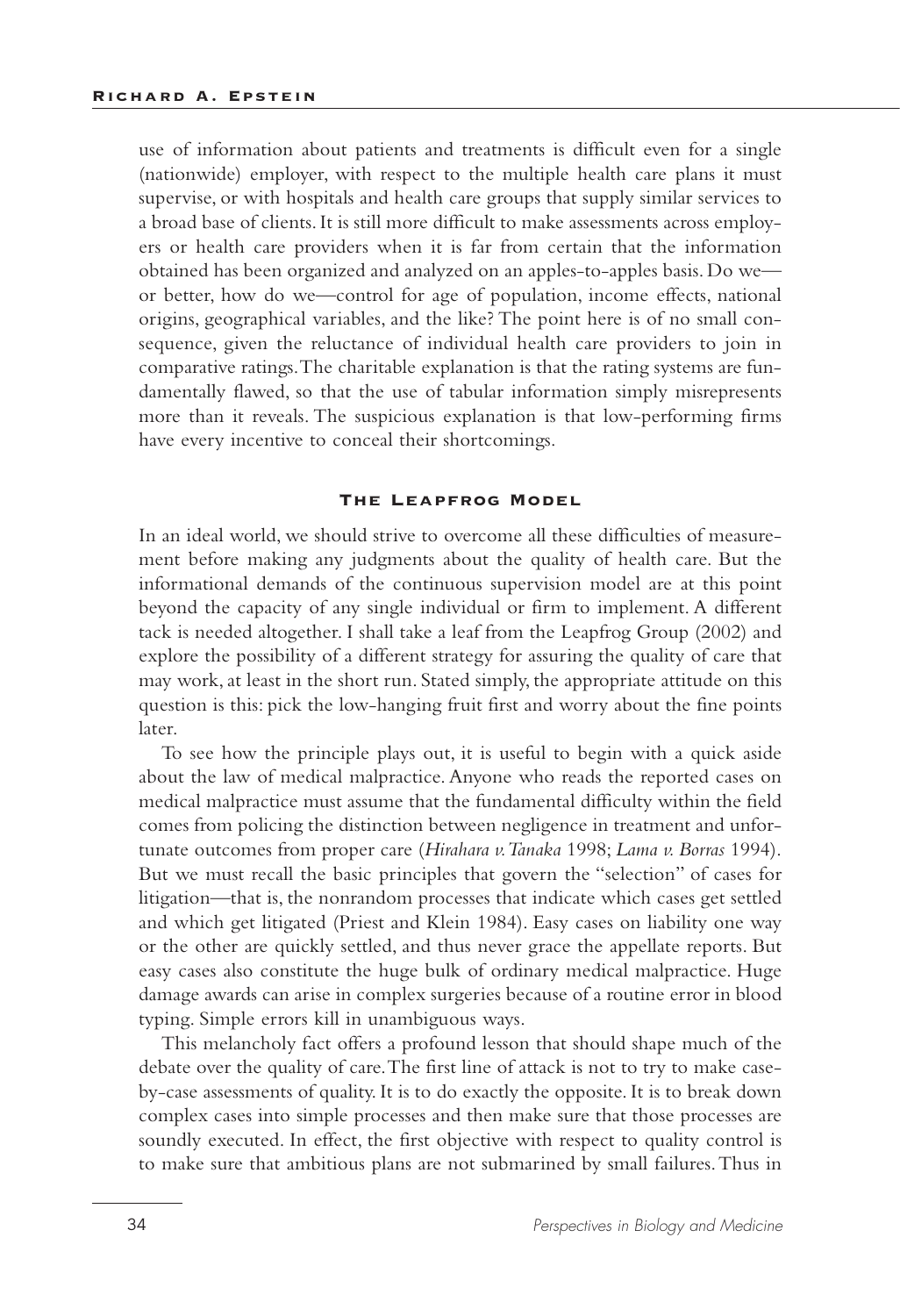the work of the Leapfrog Group for Patient Safety, the first task is to figure out a way to automate the delivery of routine health care services, such as physician prescriptions.The point of the exercise is to take one constituent of undeniable relevance with respect to complex treatments and make sure that errors in its execution are reduced to a minimum by using standard forms and templates that allow orders to be checked and reviewed for error. The point here is one on which there can be little disagreement in principle, for it does not force anyone to take sides on the thankless question of where discretion should be lodged in the treatment of complex cases. Getting the simple points right forms a welcome addition, no matter how those larger issues are resolved.

The consequences of this "simple" reform must be regarded as profound if it could eliminate some 15,000 or so deaths per year. But programs like this require a large investment in front-end capital even if they have low marginal costs, so that the problem in many cases is to find ways to nudge managers into adopting these precautions.That task is not easy even in a market system, if the front-end costs have to be borne by hospitals who fear that after installation they will be stuck with the full capital cost of the system while each user offers to pay for (only) the marginal cost of its additional demands. So the structural problem is how to persuade folks to design and implement these protocols.

The second approach is to find gross measures of quality that do not require case-by-case supervision. In this regard, there seems to be widespread agreement that hospitals and surgeons that perform procedures often perform them well. Indeed, this one piece of information removes the need for having case-by-case scrutiny of individual cases to make the *ex ante* decision of where and to whom to turn. Providers need to ask various organizations to supply this information and then to act on it.The worrisome side to specialization is that it can serve as the handmaiden to monopoly, which carries with it the risk of inferior service for patients and antitrust liability for health care providers. My own response to this quandary is that ordinarily this will not be the case, for two reasons: first, the pressures are market-driven in the best sense, so that it is hard to find any systematic intention or effort to form a cartel. Second, the more difficult the procedures, the greater the likelihood of finding variations in quality. Patients will then seek access to national markets, so that the competition becomes in part between urban centers as much as it is within them.

Finally, the Leapfrog initiative proposes that specialty training be offered in intensive care units, an issue on which I have much less knowledge and confidence to judge. But, again, the strategy is to insist that the work be done, but not to provide the blueprint by which it is done.

Having talked about the low-hanging fruit approach, several issues remain. How does this strategy address problems associated with patient competence and with differential levels of access to the health care system? On both these scores, I think the approach comes off fairly well.The effort to develop standardized protocols for orders and to concentrate difficult cases in centers with extensive expe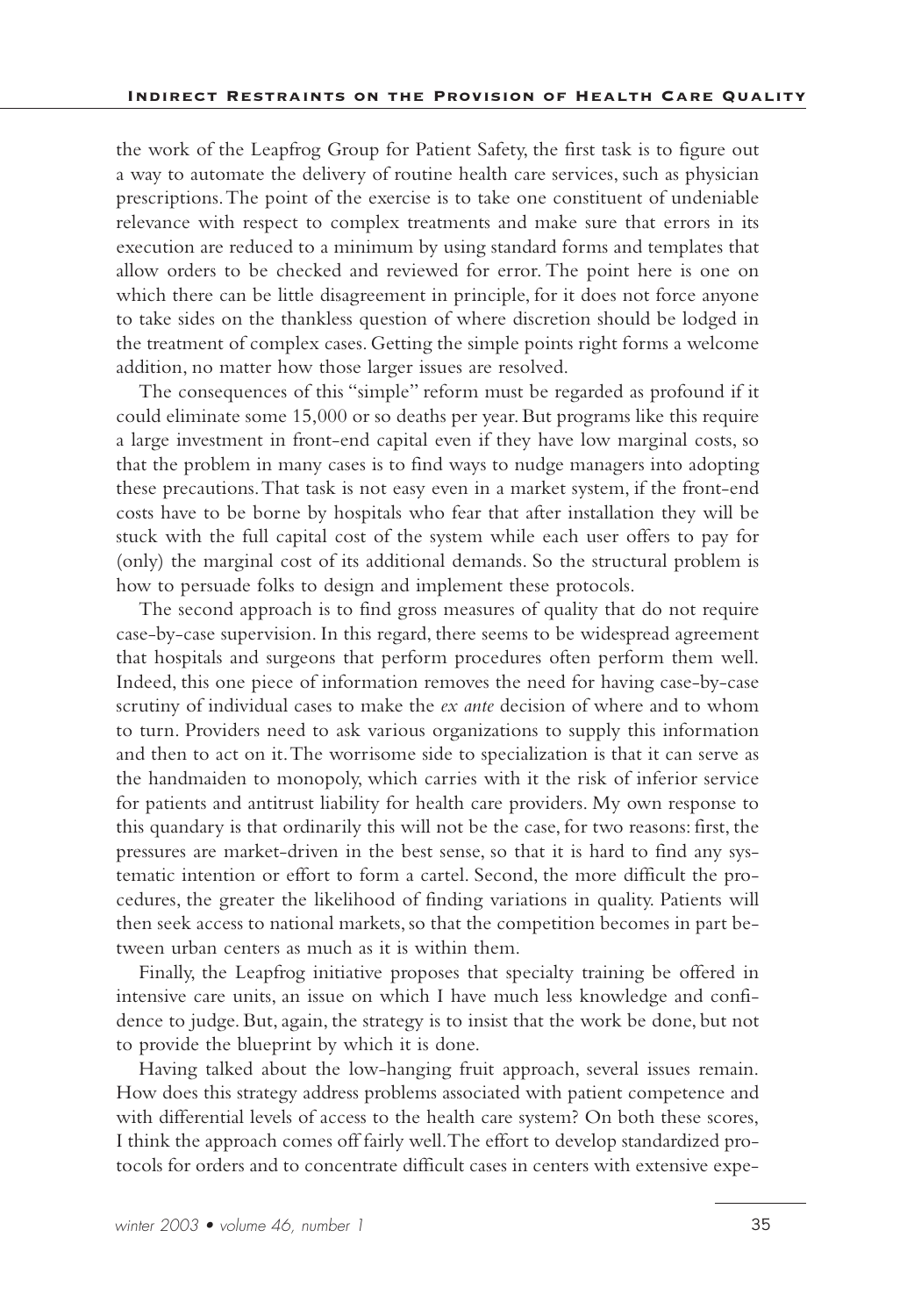rience is something that allows poorer and less informed consumers to piggyback on the accumulated knowledge of the largest employers.The success of the system depends on its inclusive nature; the trickle-down theory has some use, after all. It also means that employees in large firms, even at the lowest level, gain some degree of protection by virtue of having a strong intermediate represent them when it matters most. Of course, some differentials in health care services survive: the CEO of a Fortune 500 Company will get better care than his ordinary line workers. But much of this will be in non-medical benefits, such as private rooms and shorter waiting times in hospital lobbies.The upshot is that I would predict that the level of variation that one finds (top to bottom) in the provision of critical health care services will be *lower* than that found in wages or other workplace amenities. And that is just how it should be. Income is not a good proxy for survival, and we should expect that even low-level employees will value these benefits highly. It follows therefore that some (sensible) portion of the egalitarian movement in health care will be realized through market forces.

# Access to Health Care

This analysis has important implications for the general question of access to health care.The usual approach to this question is to find some way to provide a state subsidy for lower-income people whose care falls below some socially defined minimum.The costs of that strategy were mentioned above: the tax burdens and political dislocations mean that improvements in health care for some can only be achieved by imposing massive dislocations on others. Leapfrog and other private initiatives suggest an alternative, but indirect, strategy for improving access to health care. Change the regulatory environment so as to reduce the cost of health care for anyone who wants to buy it on the voluntary market. Once those costs are reduced, more individuals will flock to health care, and they will do so in an environment that avoids the twin risks of systems of subsidy and taxation.

If this message is correct, then we should recognize that indirect causes can have major impacts, negative as well as positive, on the quality of health care. Every time the minimum wage law or some restrictive statute keeps a worker out of the voluntary market, it cuts him off from the health care that this market can provide. So the point is to grow all companies, so that the percentage of people who cannot avail themselves of these new, system-wide advances shrinks. Standardized procedures, supplied on a nondiscriminatory basis, clearly help those who have limited competence as well as limited wealth, and for the same reason: it is generally safer to piggyback on those who are more knowledgeable than yourself than it is to strike out boldly in some uncharted direction.

In sum, I think that we can now state a reasonably coherent two-prong attack on health care quality. First, at the macro level, reduce the barriers to entry and other structural impediments to competitive markets.The comprehensive reduc-